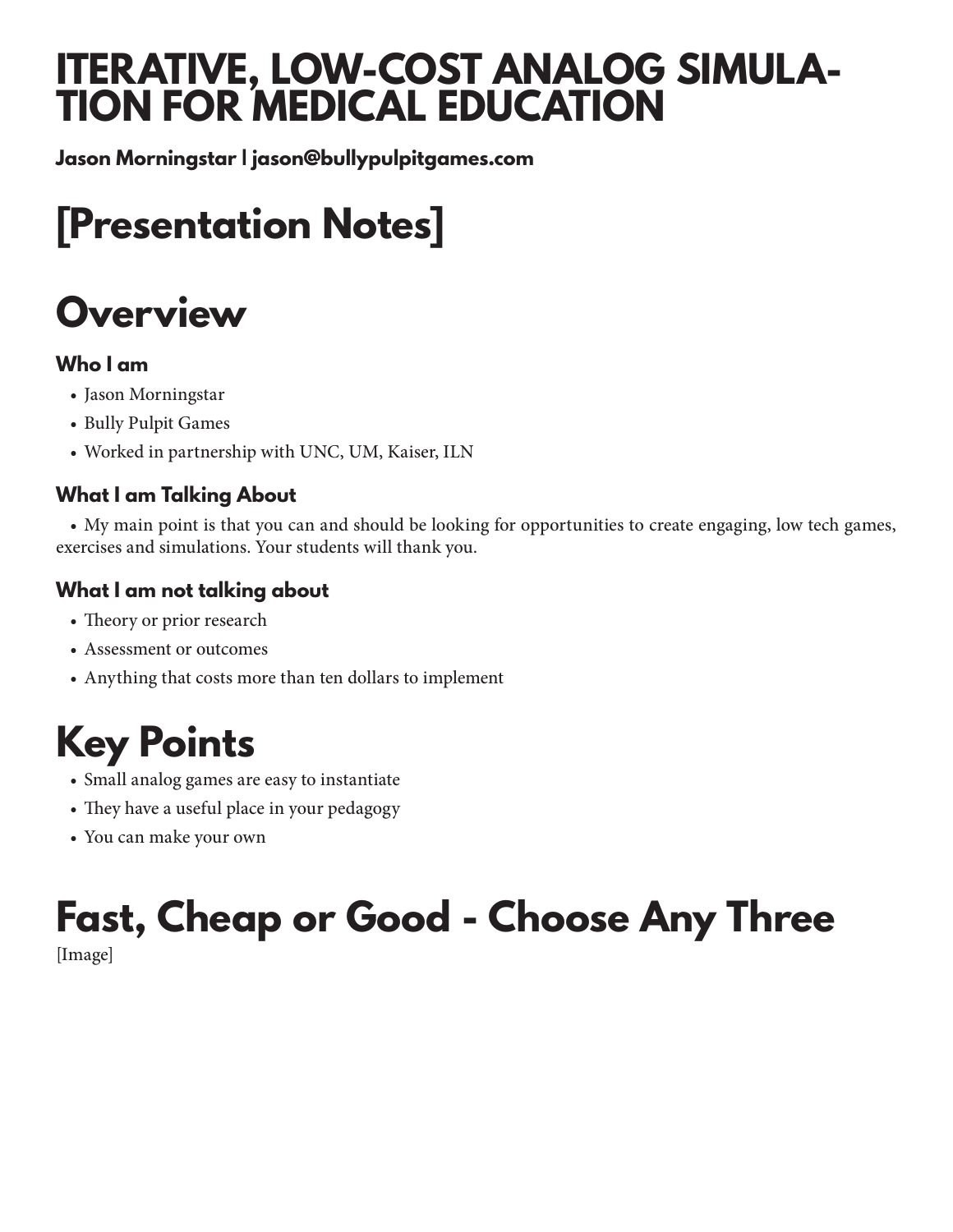## **Iterative, Low Cost, Analog, Simulation**

- Simulation means a structured activity designed to emulate real stuff.
- Analog means non-digital. No computers. Pencil and paper. Index card and sharpie.
- Because it is analog, it is going to be low cost and rapid iteration is easy.

### **The Fidelity-Friction Ratio**

- There's a Friction to Fidelity ratio.
- Unless you are actually doing the actual thing, high fidelity trends toward high friction.
- Computer simulations are high fidelity/high friction and many people's default assumption when you say "game".
	- Analog games are low fidelity/low friction and often the right tool for the job

• Simulation can happen at any fidelity. Analog simulation in the form of low cost, highly iterative games, is very low fidelity. And that's OK! It won't be good for everything. Computers and complex systems like patient simulators are great at high fidelity.

## **The Fidelity-Friction Model**

(chart)

## **Panic On The Pediatric Ward**

(Image)

## **The Five Children's Game: Development**

#### **[SLOW DOWN AND TAKE A LITTLE TIME EXPLAINING THIS]**

• A School of Nursing faculty member had a problem. Her nursing students experienced a lot of stress on their pediatric rotation and forgot their entire orientation. She asked me to fix this problem.

• The traditional orientation was the professor lecturing them what they needed to know - the layout of 5 Childrens, where the bedpans were kept, the code to the Pyxis machine, and so forth. The students forgot it all as soon as they encountered sick kids.

## **The Five Children's Game: Design**

• With the buy-in of faculty and the ward staff, I turned the orientation into an on-ward treasure hunt where the students would compete in dyads to complete rotation-specific tasks.

• The design involved atomizing the locations and skills that student nurses would need to demonstrate on 5 Childrens during their rotation and turning them into discrete tasks.

• Each task was put on a color coded index card and these were assigned randomly. Every dyad chose how to accomplish their tasks and in what order. Tasks involved navigating the physical, social or procedural space of the floor; demonstrating knowledge; and reinforcing necessary skills or information.

• Because celebrities often visit the childrens hospital, the 5 Childrens game included a card for dealing with a visit from Dwyane The Rock Johnson. because that was surprising and funny and also real.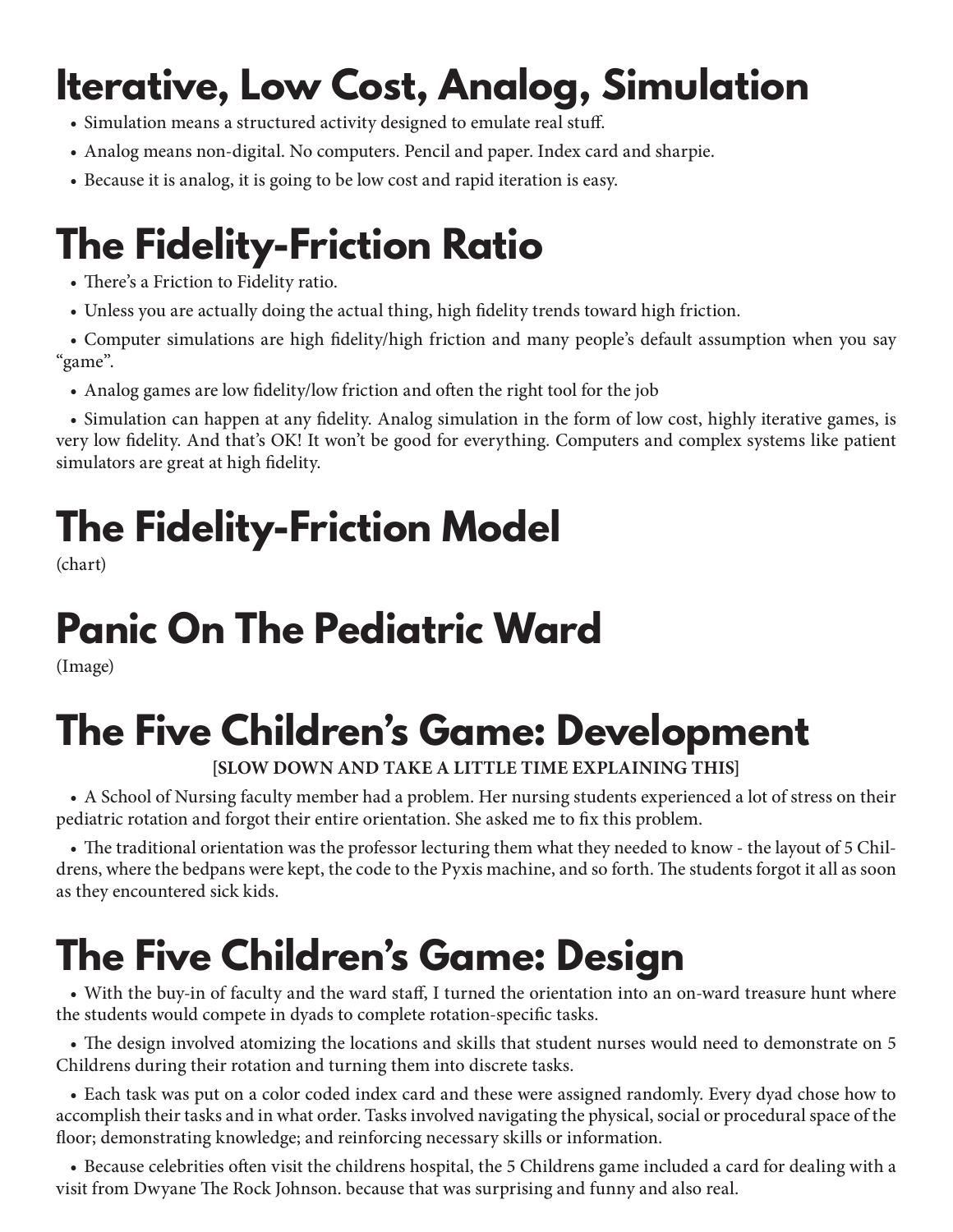## **The Five Children's Game: Execution**

• Since all this information came from a subject matter expert it was very easy for me to organize and execute. The hardest part was persuading floor staff to participate.

• Being focused under intense time pressure on a competitive task was effective in two ways: High engagement and loss of anxiety over the environment

• Some students gleefully cheated, which was a good sign.

# **You Can Do It Too!**

[Image]

## **Make Your Own: Development**

• Pick a problem that cries out for a low fidelity/low friction solution

• Development models for the design of instructional/edutainment video games work fine for other form factors and types of game, and edu-game frameworks are fairly consistent (Norman, 1994; Weitze & Ørngreen, 2011; Weitze 2016).

• Norman's model includes providing high intensity interaction and feedback, specific goals and established procedures, motivation and challenge. Sounds good to me.

## **Make Your Own: Design**

• Think quick and dirty. Think tactile and kinaesthetic. Think movement and embodiment. Don't be afraid to rely on proven technology - you can steal from existing games (UM Hanabi model)

• Consider the audience (cognitive ability, tactile ability, mobility, learning style, ability to absorb concepts, complexity) inclusivity (Richard 2016)

• Include humor. Low fidelity = lighten up a little.

## **Make Your Own: Execution**

• Make your game or activity engaging. Consider cheating as a benchmark of engagement. Raph Koster (2005) suggests that cheating is bad and James Paul Gee (2004) argues for low-stakes failure, but I am pro-cheating.

• Iterate ruthlessly. When you can, utilize a design-build-test loop playtest model, failing early and often (Fay 2016).

## **Conclusion**

- Small analog games are easy to instantiate
- They have a useful place in your pedagogy
- You can make your own